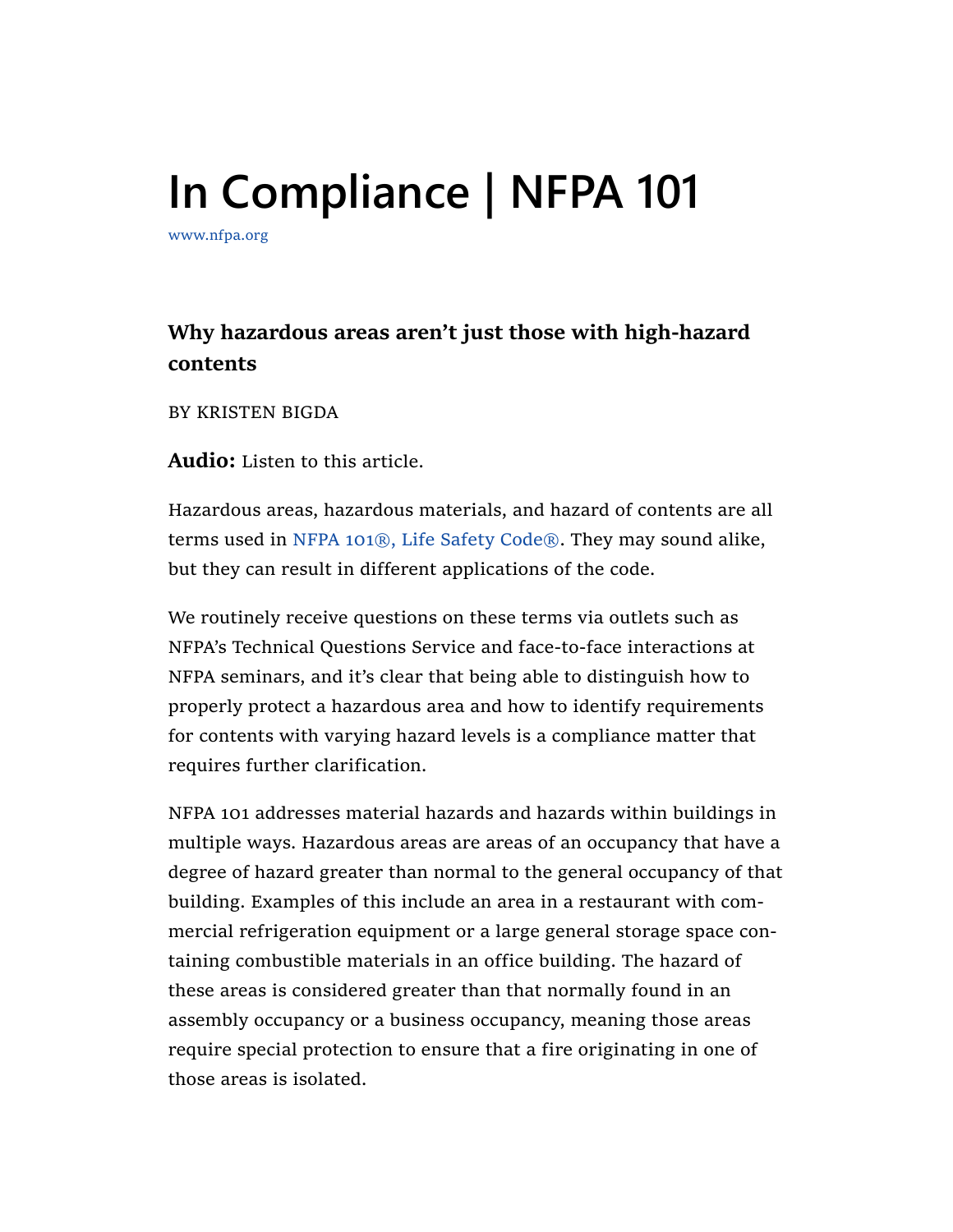The occupancy chapters in the code address hazardous areas, and the particular hazards that require protection are identified. Some occu‐ pancies provide a specific list of areas that mandate protection as hazardous areas, while other occupancies provide only a general ref‐ erence to Section 8.7 for protection options of those areas confirmed to be hazardous by the local authority having jurisdiction (AHJ).

There are generally two options for compliance: protect the hazard via automatic extinguishment systems, or isolate the hazard with fire-resistance-rated construction. If the hazardous area has been deemed severe by the occupancy or the AHJ, both protection measures are required. In most occupancies, where extinguishing systems are used to protect a hazardous area in new construction, the area must also be enclosed with a smoke partition. The smoke partition, while not fire‐rated, will help contain the smoke generated prior to the sprinkler activation and the subsequent fire control.

The hazard of contents (low, ordinary, or high) within a space is based on the potential threat to life presented by the contents—the relative danger of the start and spread of fire, danger of smoke or gases, and the danger of explosion, all of which endanger the lives and safety of the occupants. The classification of the hazard of con‐ tents in NFPA 101 is based on life safety from fire. It is not the same as classifications of contents of other codes or standards where the classification is based on other goals beyond safety to life. For exam‐ ple, a school may be classified as light hazard by NFPA 13 for the pur‐ poses of sprinkler design, but would be considered ordinary hazard contents for the purpose of applying NFPA 101. Most requirements in the code are based on the assumption of ordinary hazard contents. Where low or high hazard contents are present, the code will include specific measures to address that condition. Chapters 40 and 42, for industrial and storage occupancies, respectively, contain detailed pro‐ visions on high‐hazard contents.

Hazardous materials are physical‐hazard or health‐hazard materials, whether the chemical or substance is in usable or waste condition. By definition, they are not only materials with a high fire‐related hazard.